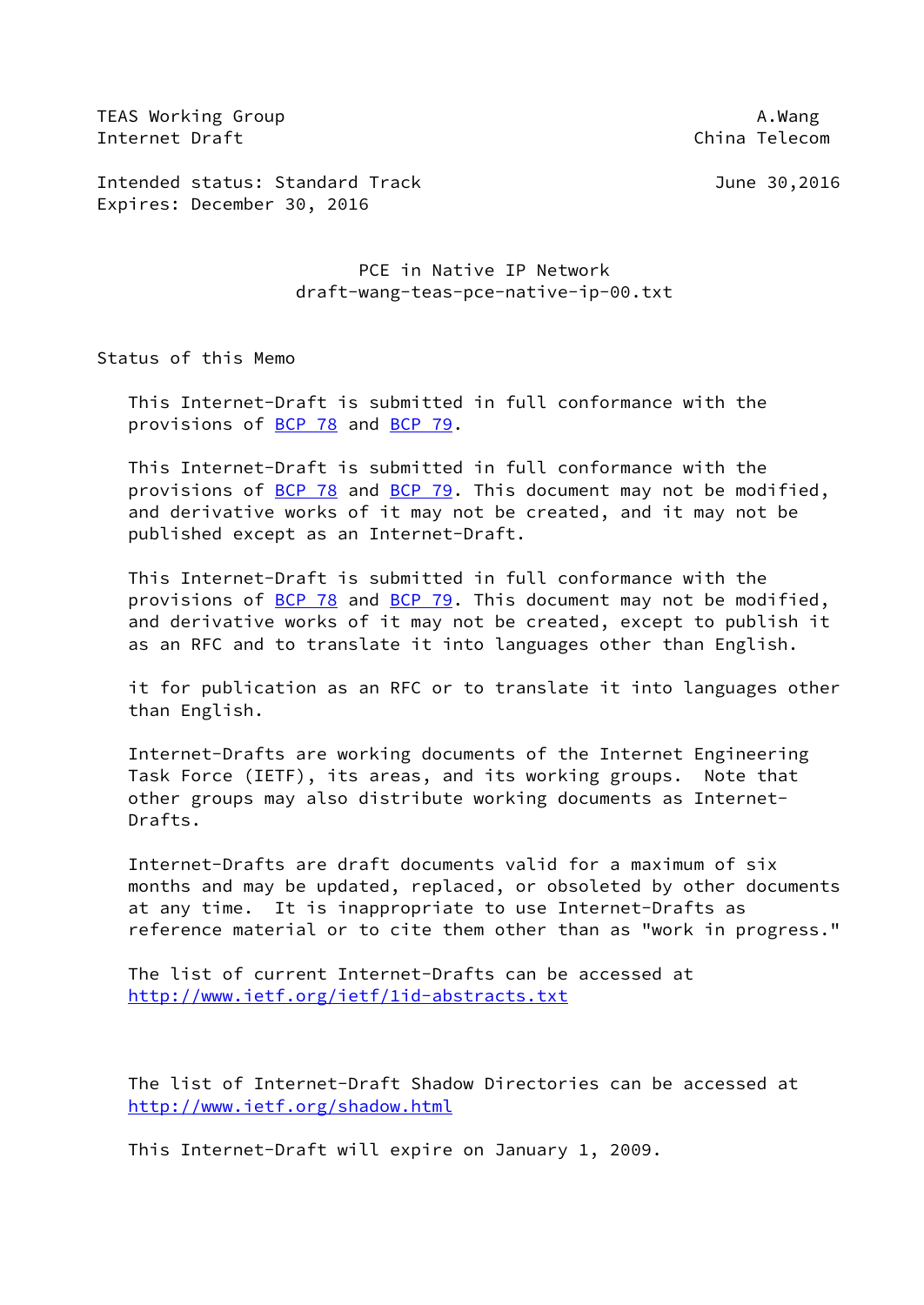<span id="page-1-1"></span>Internet-Draft PCE in Native IP Network June 30, 2016 Copyright Notice

 Copyright (c) 2016 IETF Trust and the persons identified as the document authors. All rights reserved.

This document is subject to **[BCP 78](https://datatracker.ietf.org/doc/pdf/bcp78)** and the IETF Trust's Legal Provisions Relating to IETF Documents [\(http://trustee.ietf.org/license-info](http://trustee.ietf.org/license-info)) in effect on the date of publication of this document. Please review these documents carefully, as they describe your rights and restrictions with respect to this document.

#### Abstract

 This document defines the PCE use case and solution that can be deployed within the native IP network, using Multi-BGP session strategy and PCE-based central control to assure the end2end traffic performance, and proposes the corresponding extension to PCEP protocol to transfer the key parameters between PCE and the underlying network device (PCC).

## Table of Contents

| 3. Dual-BGP solution for simple topology 3                |  |
|-----------------------------------------------------------|--|
| 4. Dual-BGP in large Scale Topology  5                    |  |
| 5. Multi-BGP for Extended Traffic Differentiation  5      |  |
| 6. PCE based solution for Multi-BGP strategy deployment 6 |  |
| 7. PCEP extension for key parameter transformation.  8    |  |
|                                                           |  |
|                                                           |  |
|                                                           |  |
|                                                           |  |
|                                                           |  |
|                                                           |  |
|                                                           |  |
|                                                           |  |

### <span id="page-1-0"></span>[1](#page-1-0). Introduction

Currently, PCE based traffic assurance requires the underlying network devices support MPLS and the network must deploy multiple LSPs to assure the end-to-end traffic performance. LDP/RSVP-TE or Segment Routing should be enabled within the network to establish various MPLS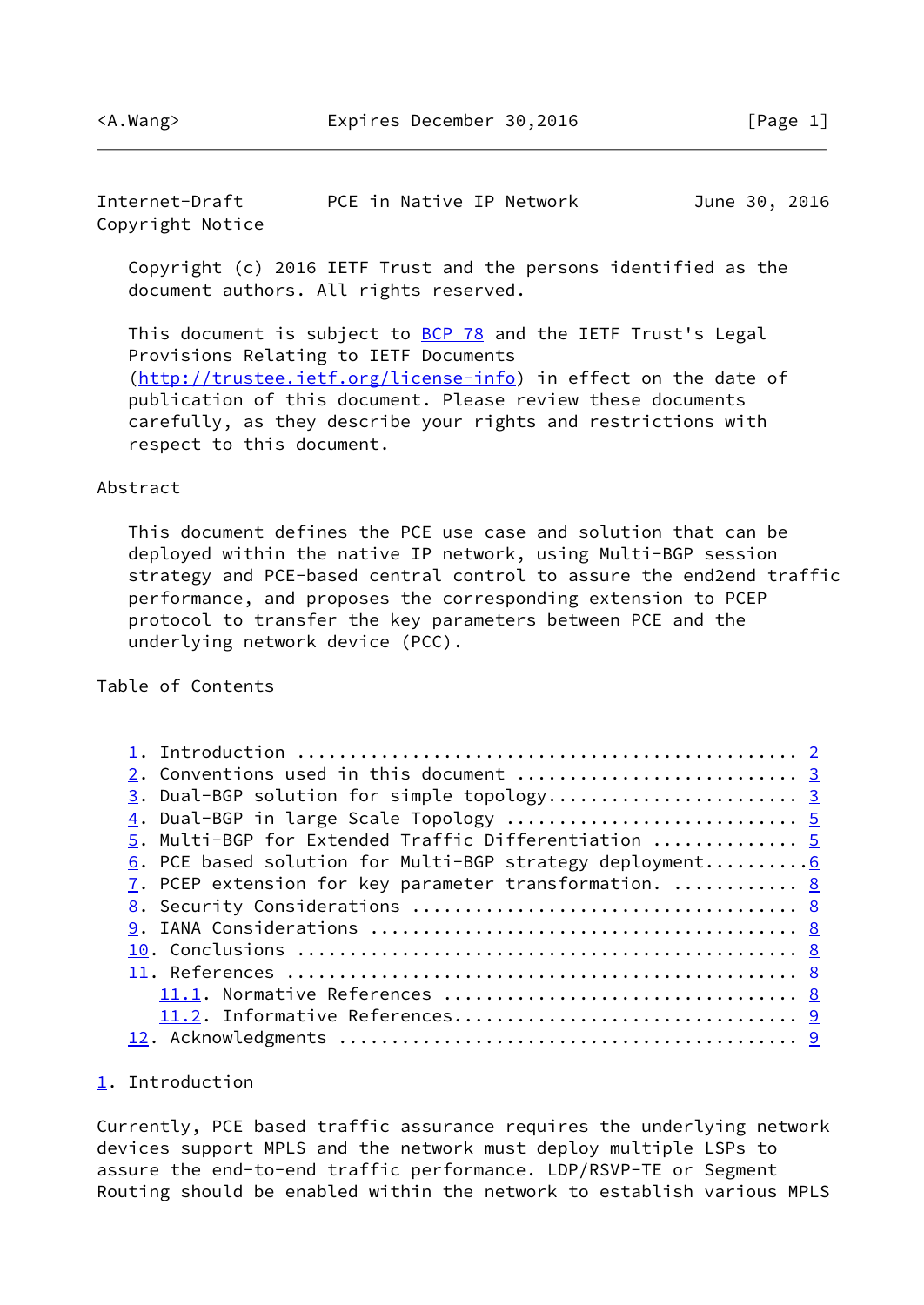paths. Such solution will certainly work but the main drawback of it is that all the LSP paths are divided logically, that is to say, all the LSP paths that go through one physical link will share and compete the

<span id="page-2-1"></span>Internet-Draft PCE in Native IP Network June 30, 2016 same resource and MPLS technology has no better solution to meet the requirements for determined QoS effect.

On the other hand, there are some legacy networks that does not deploy the MPLS control and forward plane technology, but also need to assure the QoS of application traffic. Deploy some dedicated links statically to meet such requirements is one option but it is not feasible in the service provider network, because the volume and path of application traffic will be vary from time to time.

In summary, there are scenarios that the current PCE-based MPLS solution can't be deployed within the network, because the following user requirements:

- 1) End to End traffic assurance.
- 2) Determined Qos Effect.
- 3) No complex MPLS signaling procedure, support Native IP environment.
- 4) Flexible deployment
- 5) Central control.

This document defines the PCE use case and solution that can be deployed within the native IP network, using PCE-based central control and Multi BGP sessions strategy to assure the end2end traffic performance, meet the above requirements in dynamical and central control mode, proposes the corresponding extension to PCEP protocol to transfer the key parameters between PCE and the underlying network device(PCC).

<span id="page-2-0"></span>[2](#page-2-0). Conventions used in this document

 The key words "MUST", "MUST NOT", "REQUIRED", "SHALL", "SHALL NOT", "SHOULD", "SHOULD NOT", "RECOMMENDED", "MAY", and "OPTIONAL" in this document are to be interpreted as described in [RFC 2119 \[RFC2119](https://datatracker.ietf.org/doc/pdf/rfc2119)].

<span id="page-2-2"></span>[3](#page-2-2). Dual-BGP solution for simple topology.

This section introduces first the dual-BGP solution for simple topology that illustrated in Fig.1, which is comprised by SW1, SW2, R1, R2. There are multiple physical links between R1 and R2. Traffic between IP11 and IP21 are normal traffic, traffic between IP12 and IP22 are priority traffic that should be treated differently. There is only Native IP protocol being deployed between R1 and R2. The traffic between each address pair will be changed timely and the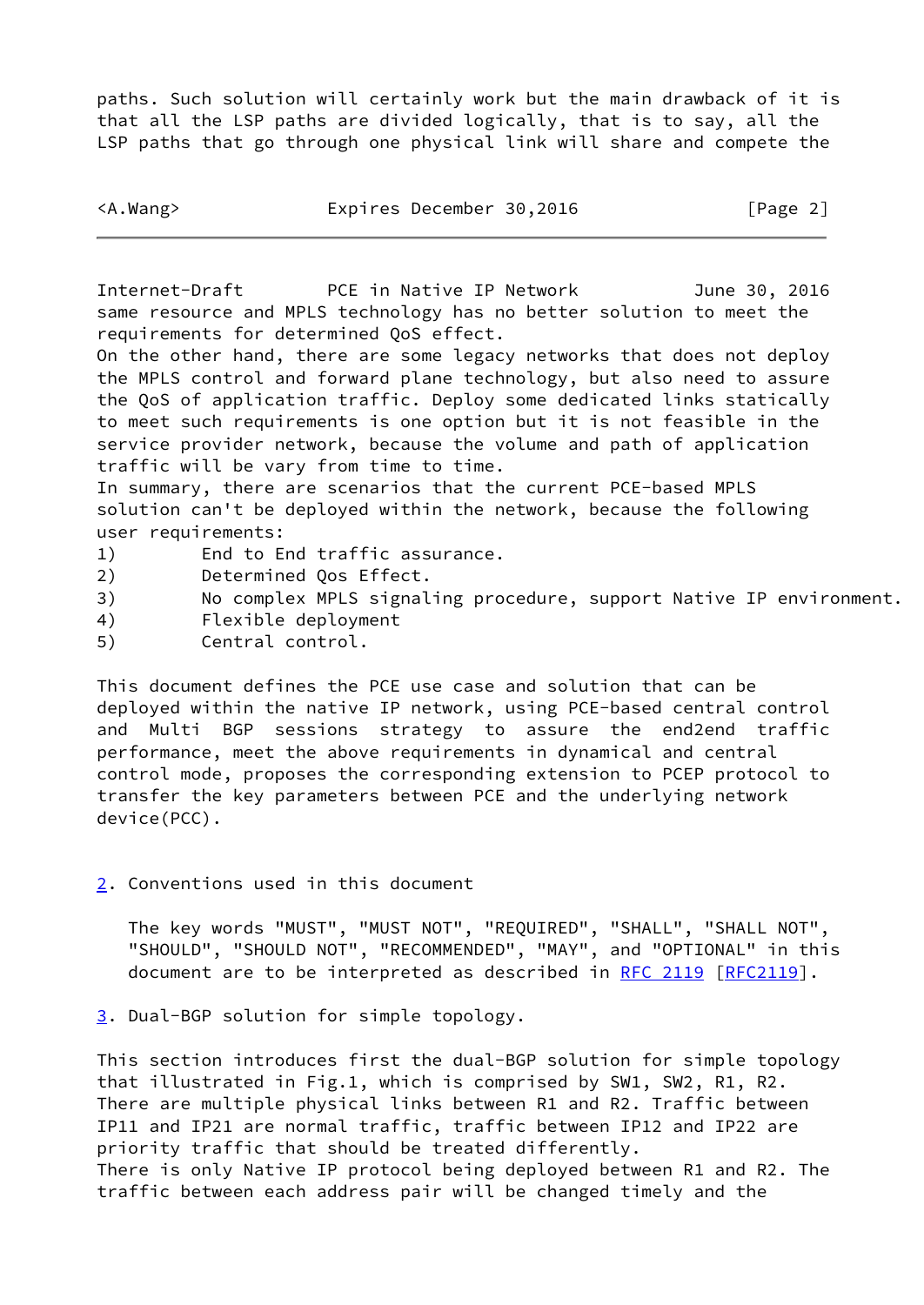corresponding source/destination addresses of the traffic may also be changed dynamically.

The key idea of the Dual-BGP solution for this simple topology is the

| <a.wang></a.wang> | Expires December 30,2016 |  | [Page 3] |
|-------------------|--------------------------|--|----------|
|-------------------|--------------------------|--|----------|

Internet-Draft PCE in Native IP Network June 30, 2016 following: 1) Build two BGP sessions between R1 and R2, via the different loopback

- address lo0,lo1 on these routers.
- 2) Send different prefixes via the two BGP sessions.(For example, IP11/IP21 via the BGP pair 1 and IP12/IP22 via the BGP pair 2).
- 3) Set the static route on R1 and R2 respectively for BGP next hop of lo0,lo1 to different physical link address between R1 and R2.

So, the traffic between the IP11 and IP12, and the traffic between IP21 and IP22 will go through different physical links between R1 and R2, each type of traffic occupied the different dedicated physical links and will not influence with each other.

If there is more traffic between IP12 and IP13 need to be assured, one can reassign more physical links on R1 and R2 to reach the loopback address lo1(also the next hop for BGP Peer pair2), the prefixed that advertised by two BGP peer need not be changed.

If, for example, there are traffic from another address pair need to be assured (for example IP13/IP23), but the total volume of assured traffic does not exceed the capacity of the previous appointed physical links, then one need only to advertise the newly added source/destination prefixes via the BGP peer pair2, then the traffic between IP13/IP23 will go through the assigned dedicated physical links as the traffic between IP12/IP22.

Such decouple philosophy gives the network operator more flexible control ability on the network traffic, get the determined QoS assurance effect to meet the application's requirement. No complex MPLS signal procedures is introduced, the router need only support native IP protocol.

|             | BGP Peer Pair2 |     |      |
|-------------|----------------|-----|------|
|             | lo1            | lo1 |      |
|             | BGP Peer Pair1 |     |      |
| <b>IP12</b> | lo0            | lo0 | IP22 |
| <b>IP11</b> |                |     | IP21 |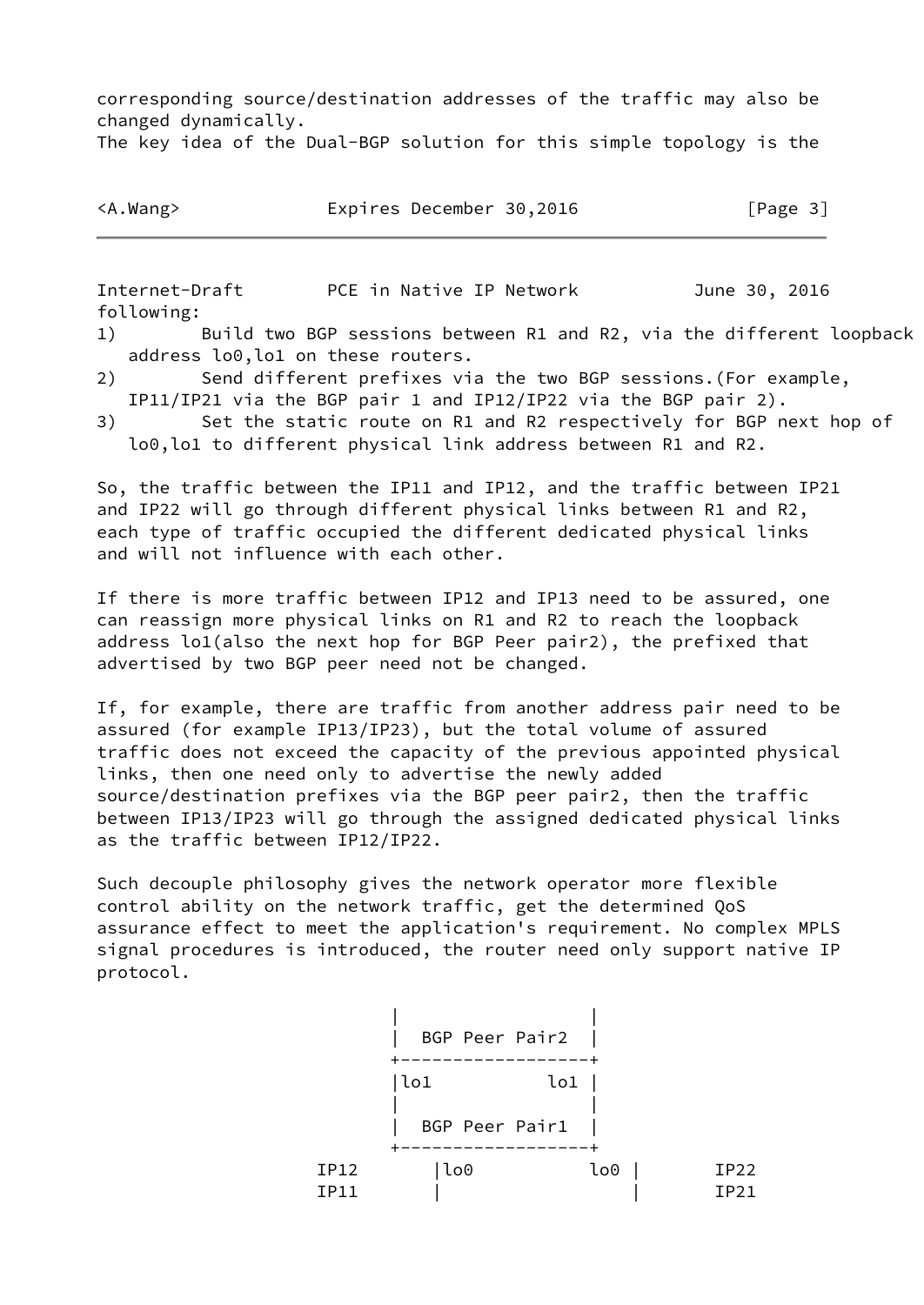# SW1-------R1-----------------R2-------SW2

Links Group

| $<$ A.Wang> | Expires December 30,2016 | [Page 4] |
|-------------|--------------------------|----------|
|             |                          |          |

<span id="page-4-1"></span>Internet-Draft PCE in Native IP Network June 30, 2016

Fig.1 Design Philosophy for Dual-BGP Solution

<span id="page-4-0"></span>[4](#page-4-0). Dual-BGP in large Scale Topology

When the assured traffic spans across one large scale network, as that illustrated in Fig.2, the dual BGP sessions cannot be established neighbor by neighbor especially for the iBGP within one AS. For such scenario, we should consider to use the Route Reflector (RR) to achieve the similar Dual-BGP effect, that is to say, select one router which performs the role of RR (for example R3 in Fig.2 - Dual-BGP Solution using Route Reflector for large scale network), every other router will establish two BGP sessions with the RR, using their different loopback addresses respectively. The other two steps for traffic differentiation are same as one described in the Dual-BGP simple topology usage case.

For the example shown in Fig.2, if we select the R1-R2-R4-R7 as the dedicated path, then we should set the static routes on theses router respectively, point the BGP next hop (loopback addresses of R1 and R7, which are used to send the prefix of the assured traffic) to the actual address of the physical link



Fig.2 Dual-BGP solution using route reflector for large scale network

## <span id="page-4-2"></span>[5](#page-4-2). Multi-BGP for Extended Traffic Differentiation

Discussed in the document so far, is the requirement for traffic differentiation to classify traffic into two classes: Assured traffic or best effort (normal) traffic. Dual-BGP solution(simple topology or large scale topology) can meet above requirements. In general situations, several additional traffic differentiation criteria exist, including:

? Traffic requires low latency links and not sensitive to packet loss ? Traffic requires low packet loss but can endure higher latency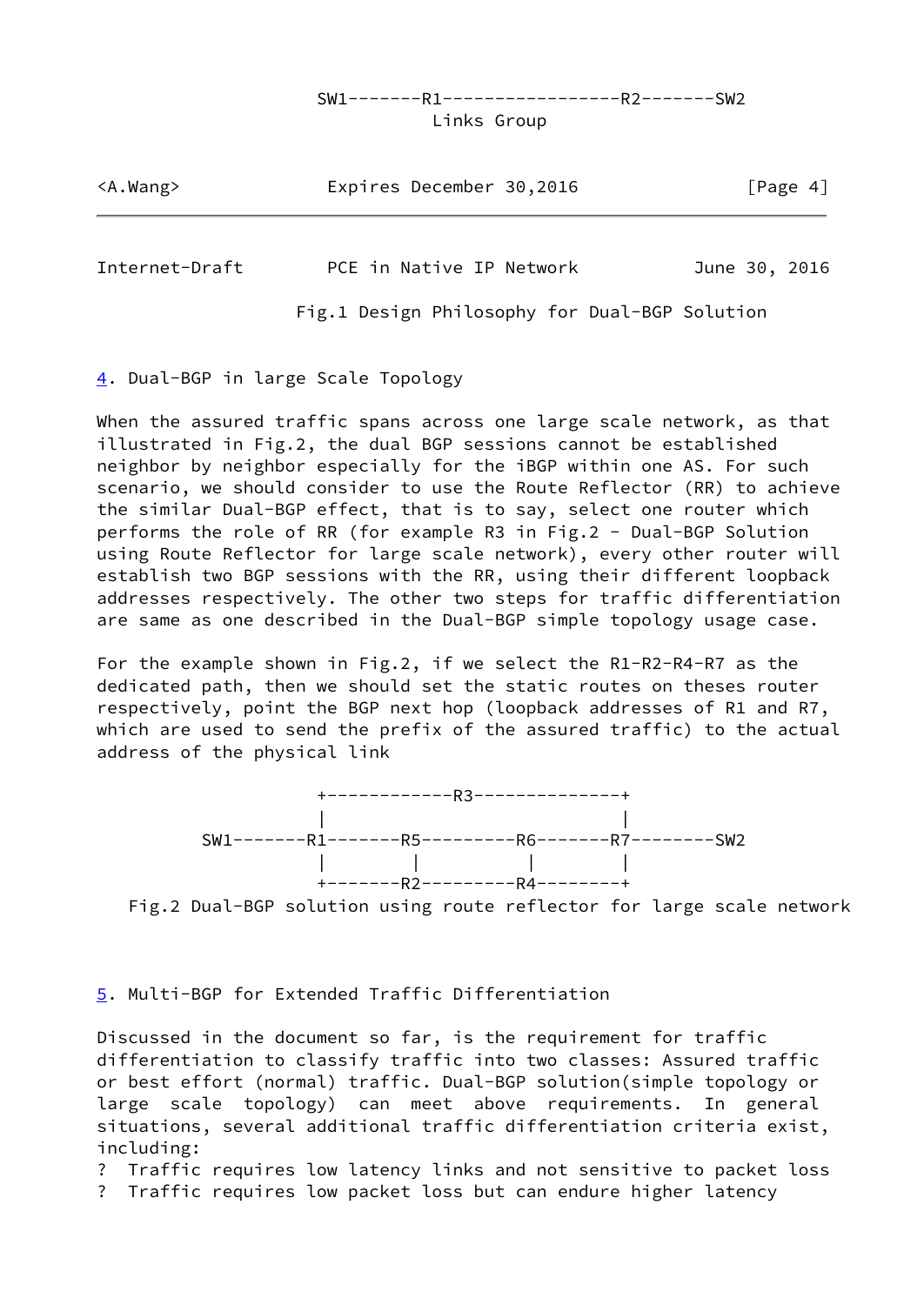|  | <a.wang></a.wang> |
|--|-------------------|
|  |                   |

<span id="page-5-1"></span>Internet-Draft PCE in Native IP Network June 30, 2016 ? Traffic requires high bandwidth links These varying traffic requirements may be summarized in the following table:

| Flow No. | Latency | Packet Loss | Jitter      |
|----------|---------|-------------|-------------|
|          | Low     | Normal      | Don't care  |
|          | Normal  | Low         | Dont't care |
| 3        | Normal  | Normal      | Low         |

Table 1. Traffic Requirement Criteria

For Flow No.1, we can select the shortest distance path to carry the traffic; for Flow No.2, we can select the idle links to form its end to end path; for Flow No.3, we can let all the traffic pass one single path, no ECMP distribution on the parallel links is required.

It is difficult and almost impossible to provide an end-to-end (E2E) path with latency, latency variation, packet loss, and bandwidth utilization constraints to meet the above composition requirements in large scale network via the traditional distributed routing protocol, but these requirements can be solved using the PCE-based architecture since the PCE has the overall network view, can collect real network topology and network performance information about the underlying network, select the appropriate path to meet the various network performance requirements of different traffic type.

<span id="page-5-0"></span>[6](#page-5-0). PCE based solution for Multi-BGP strategy deployment.

With the advent of SDN concepts within IP network, it is possible to deploy the PCE related technology into the underlying native IP network, to accomplish the central and dynamic control of network traffic according to the application's various requirements. The procedure to implement the dynamic deployment of Multi-BGP strategy is the following: 1) PCE gets underlying topology information via the BGP-LS protocol via

one router, such as the route reflector R3 in Fig.3

2) It collects also the link utilization information via the SNMP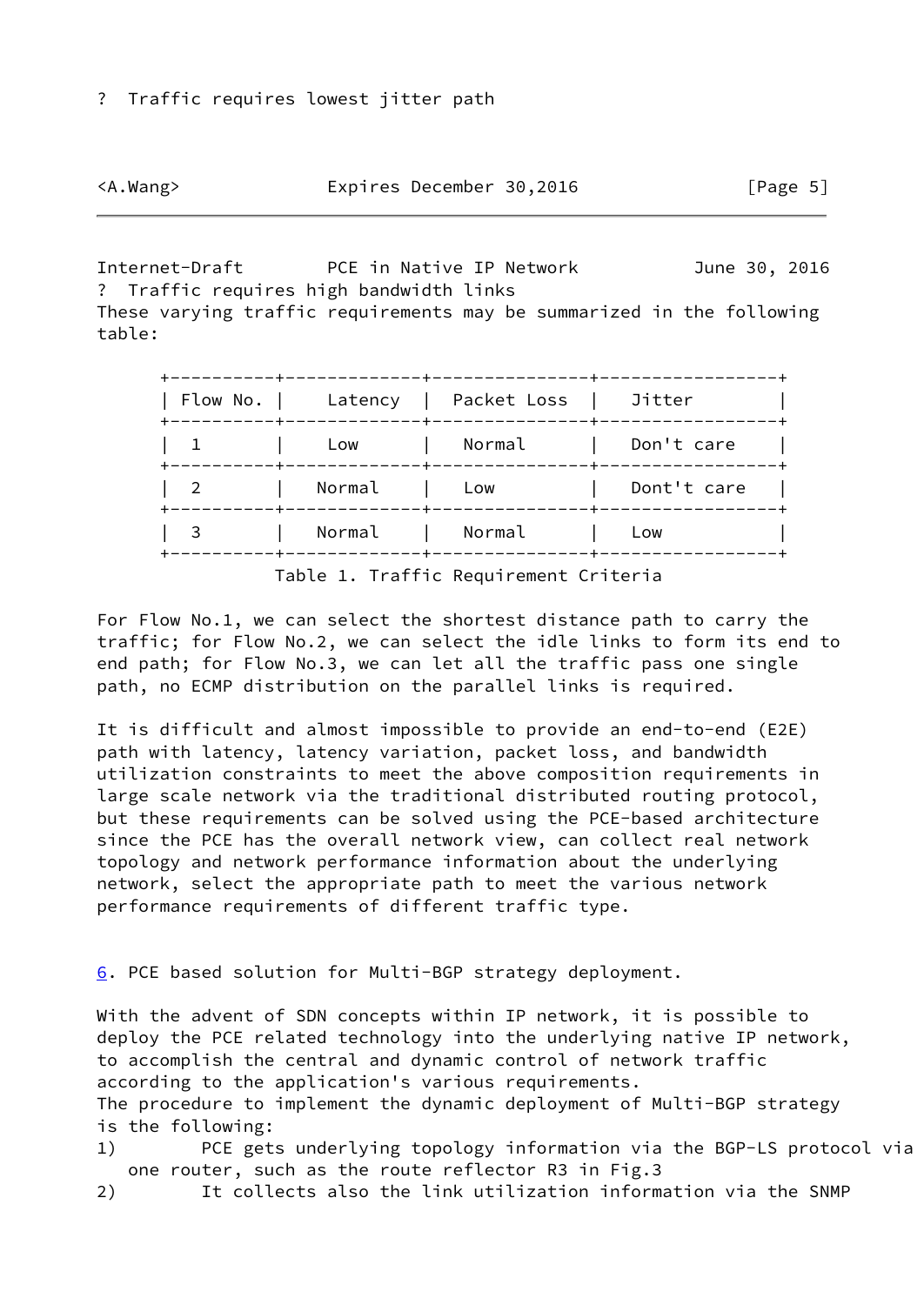Internet-Draft PCE in Native IP Network June 30, 2016

- 3) Upon the application's requirement, for example, the bi-direction traffic assurance between SW1/SW2, the PCE will calculate the appropriate link path, which can be assigned to such traffic in dedicated mode, other normal traffic will not pass through such physical links.
- 4) PCE will then send the key parameters to R1 and R7 respectively, to let R1 and R7 build another i/eBGP neighbor with R3, advertise the prefixes that owned by SW1/SW2.
- 5) If the calculated dedicated path is via some physical links that belong to R1-R2-R4-R7, then PCE need also build the connection with these on-path routers, send some key parameters to them to build the path to the BGP next-hop via the address of physical links between R1/R2,R2/R4,R4/R7.
- 6) If the assured traffic prefixes are changed and the total volume of assured traffic is not exceed the physical capacity of the previous end-to-end path, then the PCE need only change the related information on R1 and R7.
- 7) If the volume of the assured traffic exceeds the capacity of previous calculated path, then PCE must recalculate the appropriate path to accommodate the exceeding traffic in some new end-to-end physical link. It then need to send some relevant key parameters to the on path routers to build such path hop by hop.

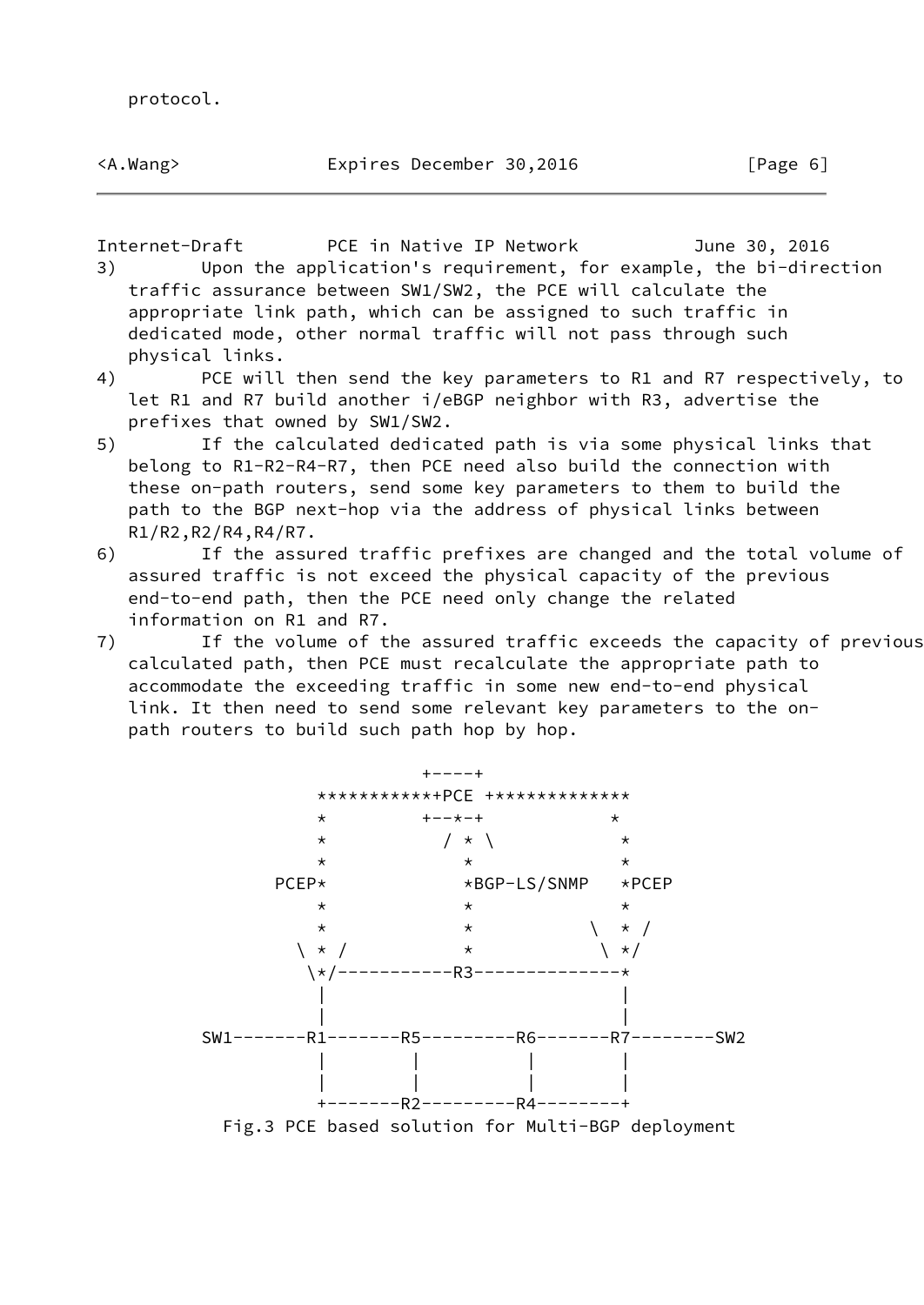<span id="page-7-1"></span>

| Internet-Draft | PCE in Native IP Network | June 30, 2016 |
|----------------|--------------------------|---------------|
|----------------|--------------------------|---------------|

<span id="page-7-0"></span>[7](#page-7-0). PCEP extension for key parameter transformation.

In order to pass the key parameters to the underlying routers and keep the overall implementation as simple as possible, it is appropriate to extend the PCEP protocol to transfer the key parameters. Based on the design philosophy of afore mentioned Multi-BGP deployment scenario, the key parameters should include the following information: 1) BGP peer address and assured prefixes that will be advertised via this BGP session

2) Static route information/Destination(BGP next hop) and Next Physical Link Address.

Once the router receive such information, it should establish the BGP session with the peer appointed in the PCEP message, advertises the prefixes that contained in the corresponding PCEP message, and build the end to end dedicated path hop by hop.

The detail format and the processing procedure of the above two extensions will be provided in another draft.

<span id="page-7-2"></span>[8](#page-7-2). Security Considerations

TBD

<span id="page-7-3"></span>[9](#page-7-3). IANA Considerations

TBD

<span id="page-7-4"></span>[10.](#page-7-4) Conclusions

TBD

- <span id="page-7-5"></span>[11.](#page-7-5) References
- <span id="page-7-6"></span>[11.1](#page-7-6). Normative References

```
 [RFC4655] Farrel, A., Vasseur, J.-P., and J. Ash, "A Path
```
Computation Element (PCE)-Based Architecture", RFC

4655, August 2006,[<http://www.rfc-editor.org/info/rfc4655](http://www.rfc-editor.org/info/rfc4655)>.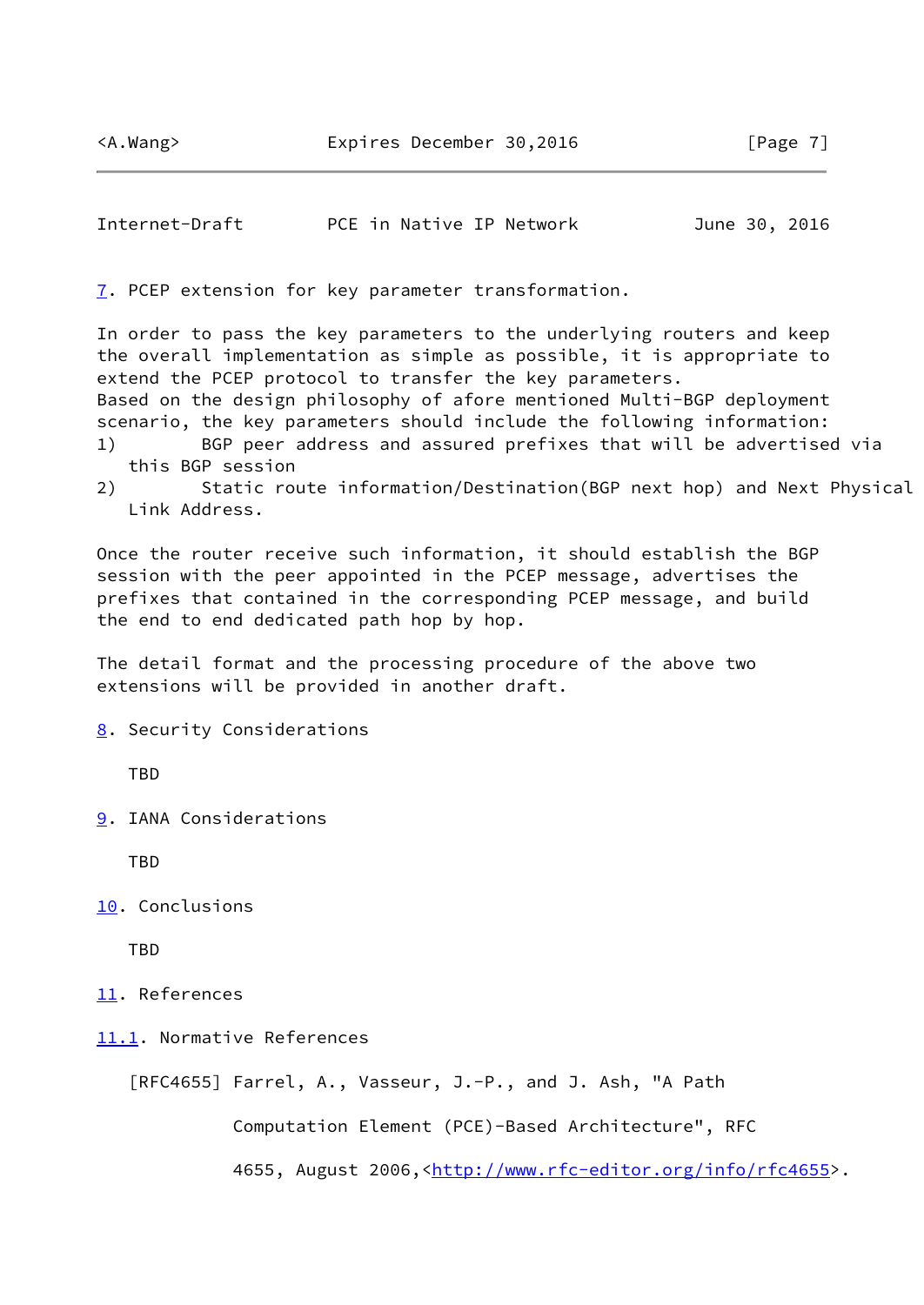[\[RFC5440](https://datatracker.ietf.org/doc/pdf/rfc5440)]Vasseur, JP., Ed., and JL. Le Roux, Ed., "Path

<A.Wang> Expires December 30,2016 [Page 8]

<span id="page-8-1"></span>Internet-Draft PCE in Native IP Network June 30, 2016 Computation Element (PCE) Communication Protocol

(PCEP)", [RFC 5440,](https://datatracker.ietf.org/doc/pdf/rfc5440) March 2009,

<<http://www.rfc-editor.org/info/rfc5440>>.

<span id="page-8-0"></span>[11.2](#page-8-0). Informative References

TBD

<span id="page-8-2"></span>[12.](#page-8-2) Acknowledgments

TBD

Authors' Addresses

 Aijun Wang China Telecom Beiqijia Town, Changping District Beijing,China

Email: wangaj@ctbri.com.cn